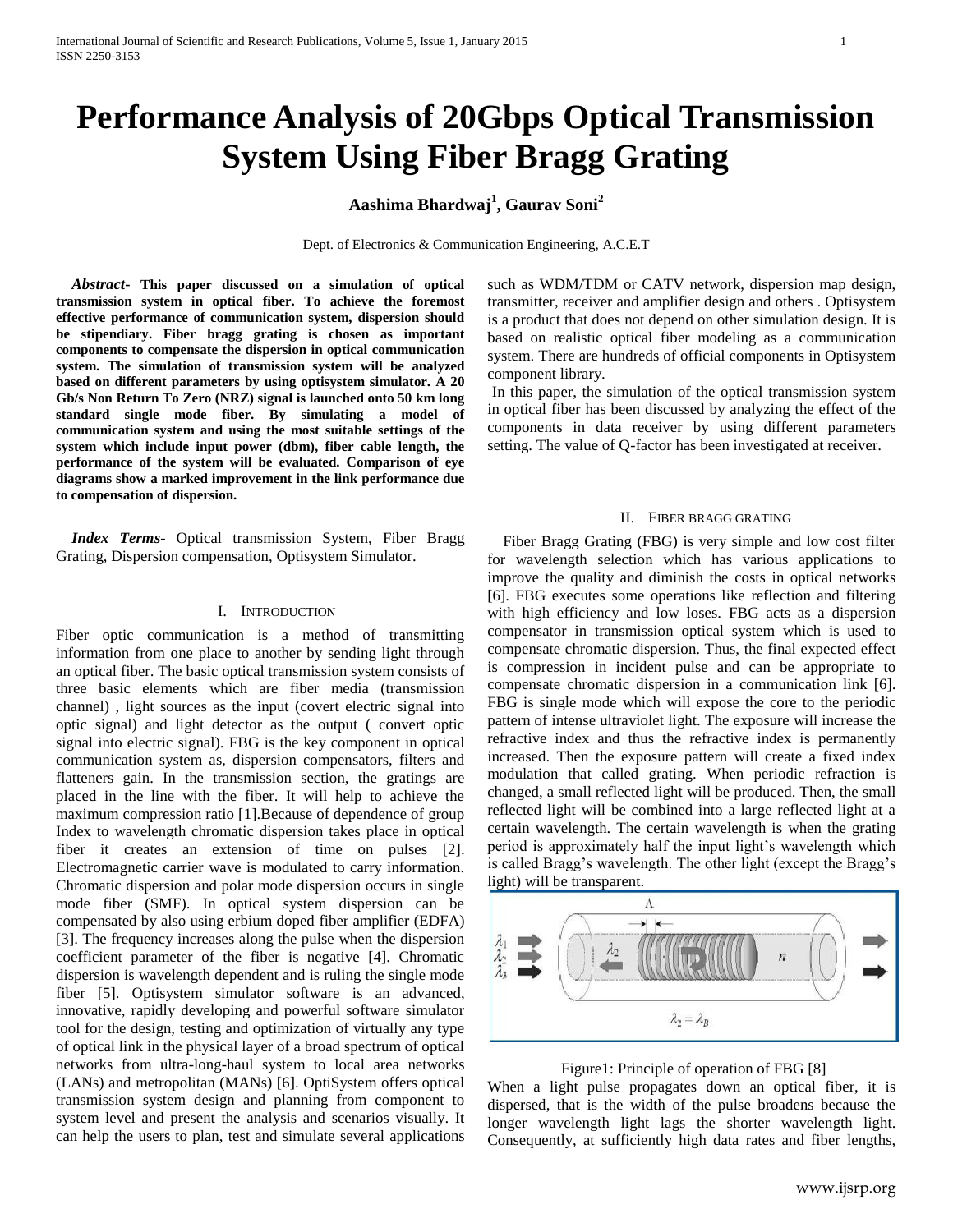the pulses in a data stream will begin to overlap. In this way, fiber dispersion limits the maximum data that can be transmitted through a fiber. A dispersed light pulse with the longer wavelengths lagging the shorter wavelengths is incident on a chirped fiber bragg grating [7]. The longer wavelength light is reflected near the front of the grating whereas the shorter wavelengths are delayed relative to the longer wavelengths. The chirped grating can be designed so that all wavelengths in the light pulse exit the reflector at the same time and the dispersion in the optical pulse is equalized.



Figure 2: principle of Bragg's light

 There are numbers of software available which can mimic the process involved in your research work and can produce the possible result. One of such type of software is Matlab. You can readily find Mfiles related to your research work on internet or in some cases these can require few modifications. Once these Mfiles are uploaded in software, you can get the simulated results of your paper and it easies the process of paper writing.

As by adopting the above practices all major constructs of a research paper can be written and together compiled to form a complete research ready for Peer review.

#### III. DESCRIPTION OF COMPONENTS

NRZ pulse generator has an advantage on controlling bandwidth. This is due to the characteristic of the generator that the returning signals to zero between bits. Pseudo-random bit sequence generator is used to scramble data signal in terms of bit rates. Mach Zender Modulator (MZ) has two inputs (optical signal and electrical signal) and one output (optical). Then the input signal is modulated with semiconductor laser that is represented by Continuous Wave (CW) laser Frequency 193.1 THz through Mach- Zehnder modulator. Continues laser diode (CW) to generate optical signals supplies input signal with 1550 nm wavelength and input power of 10dBm which is externally modulated at 20 Gbits/s. with a non-return-zero (NRZ) pseudorandom binary sequence in a Mach-Zehnder modulator with 7 dB of extinction ratio. The optical fiber used is single mode fiber because has higher data rate and long distance transmission. The fiber Bragg grating is used as the dispersion compensator. The FBG length 6 mm Photo detector (PIN) Diode Positive Intrinsic Negative to translate the optical signal into an electrical signal.

#### IV. DSSIGN CONSIDERATION

The system is operated with the basic optical communication which consists of a transmitter, transmission link and a receiver. The system transmits information using optical carrier wave from transmitter to receiver via optical fiber. The input signal contains electrical data that is represented by 0's and 1's has been generated by a non-return-zero (NRZ) pseudorandom binary sequence. Then the input signal is modulated with semiconductor laser that is represented by Continuous Wave (CW) laser through Mach- Zehnder modulator. CW laser supplies input signal with 1550 nm wavelength and input power of 5dBm which is externally modulated at 20 Gbits/s with a non-return-zero (NRZ) pseudorandom binary sequence in a Mach-Zehnder modulator with 5 dB of extinction ratio. The optical fiber used is single mode fiber because single mode fiber can yield higher data rate, less dispersion and also can operate in long haul distance, so it is suitable to be used as transmission link.

For the dispersion compensator, the fiber Bragg grating will be used. The length grating that will be used is 6 mm since the most proper length for proposed model is equal to  $l = 6$  mm by try and error method [1]. After dispersion compensation the signal will pass through optical amplifier that represented by Erbium-doped fiber amplifier (EDFA). Optical amplification is required to overcome the fiber loss and also to amplify the signal before receive by Photo detector PIN at the receiver part.



Figure3: The optical transmission system block diagram [8]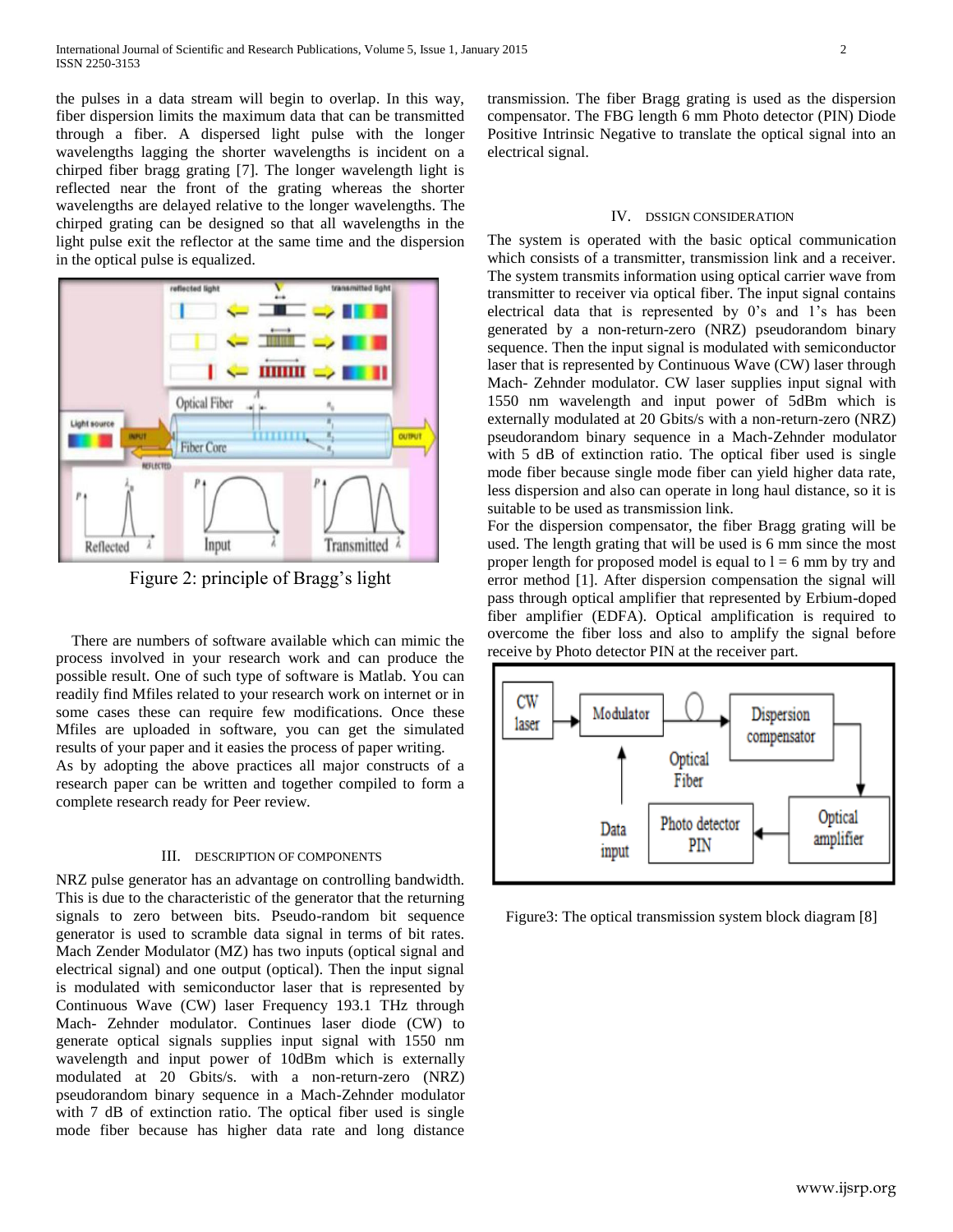### V. SIMULATION OF TRANSMISSION SYSTEM



Figure 4: The designed model of simulated system .

| C/W Input Power                          | 5dbm             |
|------------------------------------------|------------------|
| C/W laser Frequency                      | 193.1THZ         |
| Reference Wavelength                     | 1550 nm          |
| Mach-Zender modulator with of extinction | 7db              |
| ratio                                    |                  |
| Fiber length                             | $50 \mathrm{km}$ |
| Attenuation at cable section             | 0.2db/km         |
| EDFA length                              | 5m               |
| FBG length                               | 6mm              |

## TABLE 1: SIMULATION PARAMETERS

#### VI. RESULTS AND DISCUSSIONS

The simulation and optimization of the design is done by Optisystem simulation software. The eye diagrams and results are tabulated into Table.

. TABLE 2: The output readings are tabulated by varying the OFC Length (Km).

| OFC Length | Q-Factor |
|------------|----------|
| 10         | 23.8289  |
| 20         | 19.819   |
| 30         | 12.7887  |
|            | 8.66328  |
|            | 7.21557  |



Figure5: Eye diagram analyzed at 10 Km



Figure6: Eye diagram analyzed at 20 Km.



Figure7: Eye diagram analyzed at 30 Km.